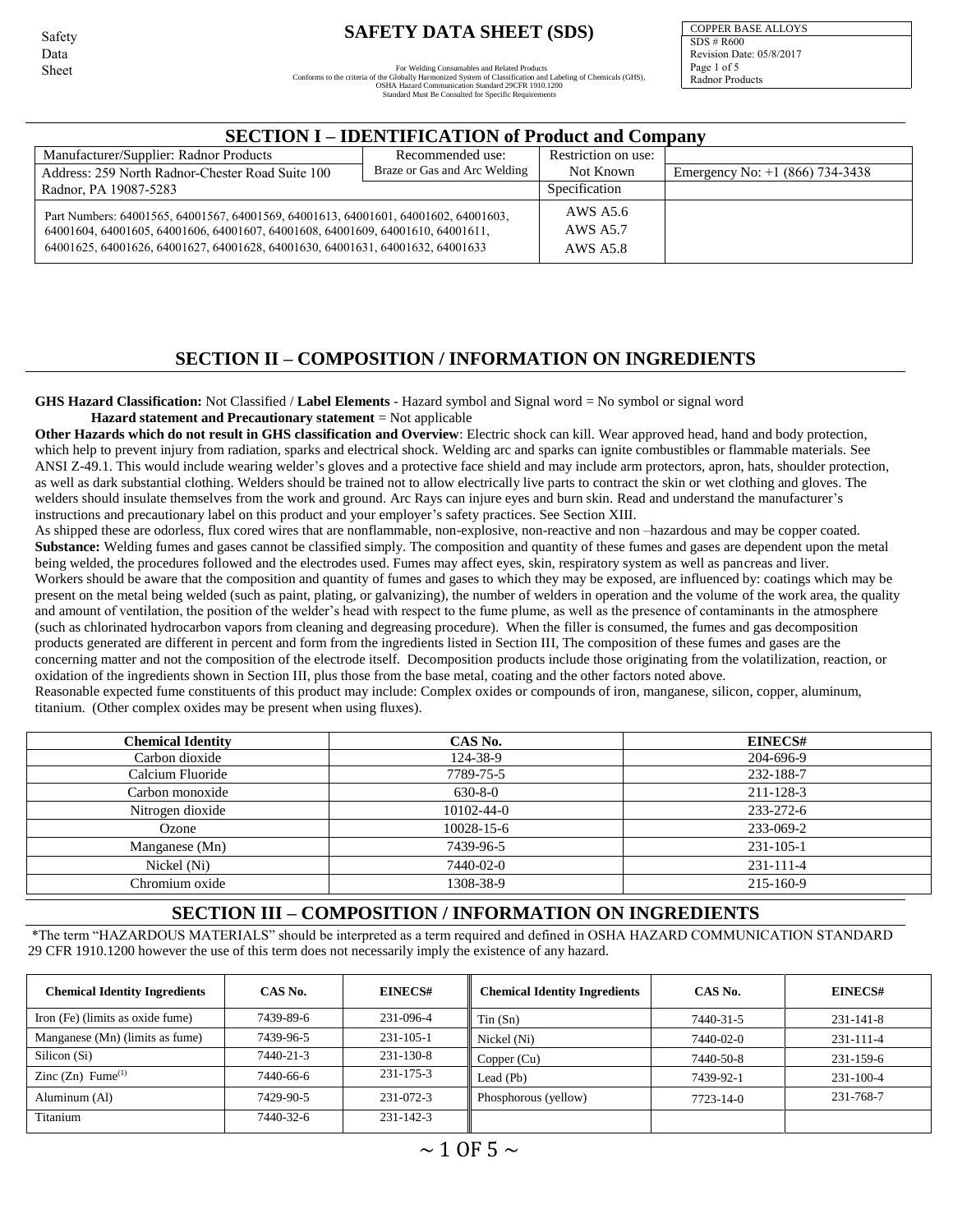COPPER BASE ALLOYS SDS # R600 Revision Date: 05/8/2017 Page 2 of 5

|                                      |                |             |                                                                                                                 | <b>Chemical Composition Percent by Weight</b> |                           |                                            |               |               |      | <b>Radnor Products</b> |                   |                |
|--------------------------------------|----------------|-------------|-----------------------------------------------------------------------------------------------------------------|-----------------------------------------------|---------------------------|--------------------------------------------|---------------|---------------|------|------------------------|-------------------|----------------|
|                                      |                |             |                                                                                                                 | Sn.                                           |                           | Mn                                         | Ni            | $\mathbf{P}$  | Pb   |                        | Si                |                |
| <b>AWS Classification</b>            | Cu             | Ag          | $\mathbf{Zn}$                                                                                                   |                                               | Fe<br><b>AWS A5.8</b>     |                                            |               |               |      | Al                     |                   | <b>OTHERS</b>  |
| <b>RBCuZn-A</b>                      | 57.0-61.0      |             | <b>BALANCE</b>                                                                                                  | $0.25 - 1.00$                                 |                           |                                            |               |               | 0.05 | 0.01                   |                   |                |
| RBCuZn-B                             | 56.0-60.0      |             | <b>BALANCE</b>                                                                                                  | $0.80 - 1.10$                                 | $0.25 - 1.20$             | $0.01 - 0.50$                              | $0.20 - 0.80$ |               | 0.05 | 0.01                   | $0.04 - 0.20$     |                |
| RBCuZn-C                             | $56.0 - 60.0$  |             | <b>BALANCE</b>                                                                                                  | $0.80 - 1.10$                                 | $0.25 - 1.20$             | $0.01 - 0.50$                              |               |               | 0.05 | 0.01                   | $0.04 - 0.15$     |                |
| RBCuZn-D                             | 46.0-50.0      |             | <b>BALANCE</b>                                                                                                  |                                               |                           |                                            | $9.0 - 11.0$  | 0.25          | 0.05 | 0.01                   | $0.04 - 0.25$     |                |
|                                      |                |             |                                                                                                                 |                                               | <b>AWS A5.7</b>           |                                            |               |               |      |                        |                   |                |
| <b>ERCu</b>                          | 98.0 MIN.      |             |                                                                                                                 | 1.0                                           |                           | 0.50                                       |               | 0.15          | 0.02 | 0.01                   | 0.50              |                |
| ERCuSi-A                             | <b>Balance</b> |             | 1.0                                                                                                             | 1.0                                           | 0.50                      | 1.5                                        |               |               |      | $\overline{0.01}$      | $\overline{0.02}$ |                |
| <b>ERCuSn-A</b>                      | <b>Balance</b> |             |                                                                                                                 | $4.0 - 6.0$                                   |                           |                                            |               | $0.10 - 0.35$ |      | 0.01                   | 0.02              |                |
| ERCuSn-C                             | <b>Balance</b> |             | 0.20                                                                                                            | $7.0 - 9.0$                                   | 0.10                      |                                            |               | $0.10 - 0.35$ |      | 0.01                   | $\overline{0.02}$ |                |
| <b>ERCuNi</b>                        | <b>Balance</b> |             |                                                                                                                 |                                               | $0.40 - 0.75$             | 1.0                                        | 29.0-32.0     | 0.02          | 0.02 | 0.01                   | 0.25              | $Ti=0.20-0.50$ |
| <b>ERCuAl-A1</b>                     | <b>Balance</b> |             | 0.20                                                                                                            |                                               |                           | 0.50                                       |               |               | 0.02 | $6.0 - 8.5$            | 0.10              |                |
| ERCuAl-A2                            | <b>Balance</b> |             | 0.02                                                                                                            |                                               | $0.5 - 1.5$               |                                            |               |               | 0.02 | $8.5 - 11.0$           | 0.10              |                |
| <b>ERCuAl-A3</b>                     | <b>Balance</b> |             | 0.10                                                                                                            |                                               | $2.0 - 4.5$               |                                            |               |               | 0.02 | 10.0-11.5              | 0.10              |                |
| <b>ERCuNiAl</b>                      | <b>Balance</b> |             | 0.10                                                                                                            |                                               | $3.0 - 5.0$               | $0.60 - 3.50$                              | $4.0 - 5.5$   |               | 0.02 | 8.50-9.50              | 0.10              |                |
| <b>ERCuMnNiAl</b>                    | <b>Balance</b> |             | 0.15                                                                                                            |                                               | $2.0 - 4.0$               | $11.0 - 14.0$                              | $1.5 - 3.0$   |               | 0.02 | $7.0 - 8.5$            | 0.10              |                |
|                                      |                |             |                                                                                                                 |                                               | <b>AWS A5.6</b>           |                                            |               |               |      |                        |                   |                |
| ECu                                  | <b>Balance</b> |             |                                                                                                                 |                                               | 0.20                      | 0.10                                       |               |               | 0.01 | 0.10                   | 0.10              |                |
| ECuSi                                | <b>Balance</b> |             |                                                                                                                 | 1.5                                           | 0.50                      | 1.5                                        |               |               | 0.02 | 0.01                   | $2.4 - 4.0$       |                |
| ECuSn-A                              | <b>Balance</b> |             |                                                                                                                 | $4.0 - 6.0$                                   | 0.25                      |                                            |               | $0.05 - 0.35$ | 0.02 | 0.01                   |                   |                |
| ECuSn-C                              | <b>Balance</b> |             |                                                                                                                 | $7.0 - 9.0$                                   | 0.25                      |                                            |               | $0.05 - 0.35$ | 0.02 | 0.01                   |                   |                |
| <b>ECuNi</b>                         | <b>Balance</b> |             |                                                                                                                 |                                               | $0.40 - 0.75$             | $1.00 - 2.50$                              | $29.0 - 33.0$ | 0.020         | 0.02 |                        | $2.4 - 4.0$       | $Ti = 0.50$    |
| ECuAl-A2                             | <b>Balance</b> |             |                                                                                                                 |                                               | $0.50 - 5.0$              |                                            |               |               | 0.02 | $6.5 - 9.5$            | 1.5               |                |
| <b>ECuNiAl</b>                       | <b>Balance</b> |             |                                                                                                                 |                                               | $3.0 - 6.0$               | $0.50 - 3.5$                               | $4.0 - 6.0$   |               | 0.02 | 8.0-9.5                | 1.5               |                |
| <b>ECuMnNiAl</b>                     | <b>Balance</b> |             |                                                                                                                 |                                               | $2.0 - 4.0$               | $11.0 - 14.0$                              | $1.5 - 3.0$   |               | 0.02 | $6.0 - 8.5$            | 1.5               |                |
|                                      |                |             |                                                                                                                 |                                               | Single values are max.    |                                            |               |               |      |                        |                   |                |
|                                      |                |             |                                                                                                                 |                                               |                           |                                            |               |               |      |                        |                   |                |
|                                      |                |             | Flux coating ingredients for AWS A5.6 items listed below - not included in above weld metal percent             |                                               |                           |                                            |               |               |      |                        |                   |                |
| <b>Chemical Identity</b>             |                | % by Weight | CAS No.                                                                                                         | EINECS#                                       | <b>Chemical Identity</b>  |                                            |               | % by Weight   |      | CAS No.                |                   | EINECS#        |
| <b>Calcium Carbonate</b>             |                | < 7.5       | 1317-65-3                                                                                                       | 215-279-6                                     | <b>Potassium Silicate</b> |                                            |               | < 2.0         |      | 1312-76-1              |                   | 233-001-1      |
| <b>Calcium Fluoride</b>              |                | <60.0       | 7789-75-5                                                                                                       | 232-188-7                                     | <b>Sodium Silicate</b>    |                                            |               | < 28.0        |      | 1344-09-8              |                   | 239-981-7      |
| Mica                                 |                | < 6.0       | 12001-26-2                                                                                                      | 215-479-3                                     | <b>Titanium Dioxide</b>   |                                            |               | < 1.0         |      | 13463-67-7             |                   | 236-675-5      |
| Feldspar                             |                | < 4.5       | 68476-25-5                                                                                                      | 270-666-7                                     | <b>Potassium Oxide</b>    |                                            |               | $< 2\%$       |      | 12136-45-7             |                   | 235-227-6      |
|                                      |                |             |                                                                                                                 |                                               |                           |                                            |               |               |      |                        |                   |                |
| Quartz                               |                | < 1.0       | 14808-60-7                                                                                                      | 238-878-4                                     | <b>Bentonite</b>          |                                            |               | $< 2\%$       |      | 1302-78-9              |                   | 215-108-5      |
| (Amorphous Silica Fume)              |                |             | $(69012 - 64 - 2)$                                                                                              | $(273-761-5)$                                 |                           |                                            |               |               |      |                        |                   |                |
|                                      |                |             | If coated = Flux coating ingredients for AWS A5.7 items listed below - not included in above weld metal percent |                                               |                           |                                            |               |               |      |                        |                   |                |
| <b>Chemical Identity</b>             | % by Weight    |             | CAS No.                                                                                                         | EINECS#                                       |                           | <b>Chemical Identity</b>                   |               | % by Weight   |      | CAS No.                |                   | <b>EINECS#</b> |
| Boric Acid (1)                       | 55-75          |             | 10043-35-3                                                                                                      | 233-139-2                                     |                           | Borax Glass, Anhydrous<br>(1)              |               | $15 - 25$     |      | 1303-96-4              |                   | 215-540-4      |
| Acrylic Copolymer<br>$(non-haz)$ (1) | < 5.3          |             | none found                                                                                                      | none found                                    |                           | Residual Monomer (non<br>$\text{regst}(1)$ |               | < 5.3         |      | none found             |                   | none found     |

Other elements or ingredients may be present but in quantities much less than 1%.<sup>(1)</sup> Subject to reporting requirements of Section 302, 304, 311, 312, and 313 of the Emergency Planning and Community Right-To-Know Act of 1986 and 40CFR 370 and 372; (Resp) = Respiratory/ Respiration: Welding and cutting of products that contain Chromium may produce hexavalent chromium and YOU should read and follow OSHA's final rules Fed Register #:71:10099-10385 dated 02-28-2006. Occupational Safety and Health Administration 29 CFR 1910.1000 Permissible Exposure Limit (PEL). American Conference of Governmental Industrial Hygienists (ACGIH) Threshold Limit Value (TLV[R]). \*Ceiling Limit \*\*Short Term Exposure Limit

# **SECTION IV – FIRST AID MEASURES**

Contact with skin, eyes, ingestion or injection should not be a source for exposure with proper protection.

**Ingestion:** Avoid contact with metal fume or powers which may lead to ingestion

**Inhalation:** If breathing has stop or difficult move to fresh air and as needed perform artificial respiration. Call medical assistance or physician. Skin Contact: Remove any contaminated clothing, gloves or other personnel equipment and promptly wash/flush with mild soap and water. For reddish or blistered skin from thermal/arc radiation promptly wash/flush with water. Get medical assistance or physician help as needed.

**Eye Contact:** Arc radiation can injure eyes and also cause an arc flash – if this occurs, move to dark room removing lenses as required and get rest and cover eyes with non-stick dressings (padded dressing) Removal of dust and fumes requires flushing with abundant amounts of clean water for at least 15 minutes. Get medical assistance or physician help as needed or if issues persist.

### **Most important symptoms/effects, acute and delayed:**

**Symptoms:** Short-term (acute) overexposure to welding fumes may result in discomfort such as metal fume fever, dizziness, nausea, dryness or irritation of nose, throat, or eyes. Pre-existing respiratory issues may be aggregated. Long-term (chronic) over-exposure to welding fumes can lead to siderosis (iron deposits in lung) and is believed to affect pulmonary function. Manganese and Manganese compounds above safe exposure limits can affect or cause irreversible damage to the central nervous system, including the brain: symptoms may result in impaired speech and movement, lack of energy, stiffness in legs, feet, toes, muscular weakness as well as psychological disturbances. Reports of bronchitis and lung fibrosis have also been noted. **Hazards:** Welding fumes and gases cannot be classified simply. Refer to Section II under Substance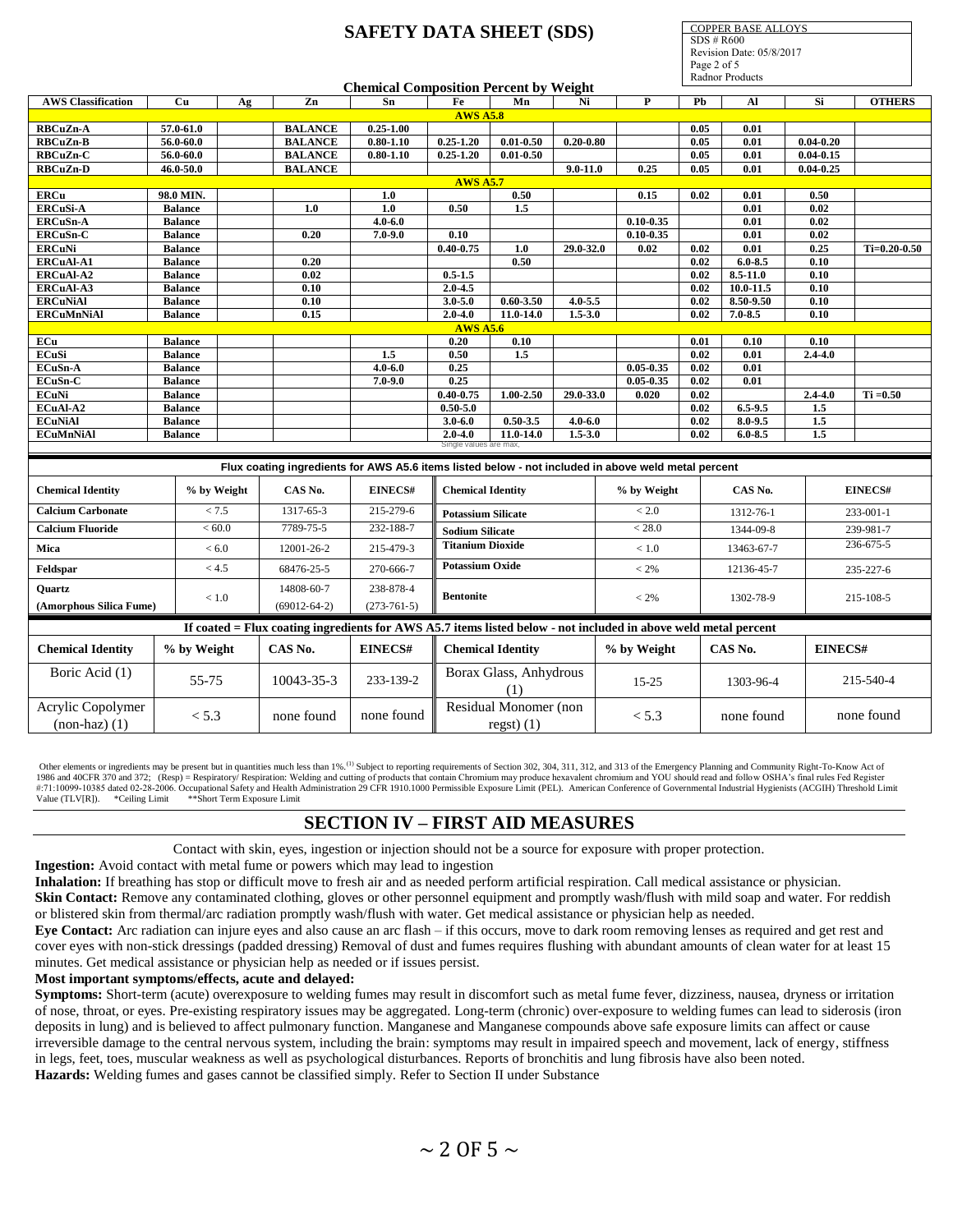COPPER BASE ALLOYS SDS # R600 Revision Date: 05/8/2017 Page 3 of 5 Radnor Products

### **SECTION V – FIRE-FIGHTING MEASURES**

As shipped these are odorless, wires or rods which may have a flux coating that are nonflammable, non-explosive, non-reactive and non-hazardous. Welding arcs and sparks can ignite combustibles or flammable materials Read and understand the manufacturer's instructions and precautionary label on this product and your employer's safety practices. Read and understand: American National Standard ANSI Z49.1 *Safety in Welding, Cutting and Allied Processes*, published by the AMERICAN WELDING SOCIETY, 550 N.W. LeJeune Road, Miami, Florida 33126; OSHA *Safety and Health Standards* are published by the U.S. Government Printing Office, 732 North Capitol Street NW, Washington, DC 20401. Also National Fire Protection Association NFPA 51B*, Standard for Fire Prevention During Welding, Cutting and other Hot Work*

**Suitable (and unsuitable) extinguishing media:** As shipped these items will not burn however in the event use media recommended for the burning materials and fire situation and surroundings. No unsuitable media known at this time. **Specific hazards arising from the chemicals:** Welding arcs and sparks can ignite combustibles or flammable materials. **Specific protective equipment and precautions for firefighters:** Wear self-contained breathing apparatus and full protective clothing in case of fire or when fumes and vapors are present. Follow general fire-fighting precautions as in the workplace.

### **SECTION VI – ACCIDENTAL RELEASE MEASURES**

**Personal Precautions, protective equipment and emergency procedures:** With airborne dust and fumes be sure to use adequate engineering ventilation controls and personal protection to prevent overexposure limits recommendations found in Section VIII.

**Environment precautions:** Control work practices to eliminate environmental release. These products are metal cord wire, with no spill or leak hazards as shipped. If product becomes molten dam up with sand type media until it cools back to a solid and reuse/recycle as scrap.

**Methods and Materials for containment and cleaning up:** Cored wire can be picked up and placed back in/on the original container. Clean up immediately while following all safety guidelines as well as using all personal protection safety listed in section VIII. Avoid generating dust and prevent materials from entering and drains, sewers or water sources. Disposal considerations found in Section XIII.

When fumes and vapors are present. Follow general fire-fighting precautions as in the workplace.

### **SECTION VII – HANDLING AND STORAGE**

**Precautions for safe handling:** Handle with care wearing gloves and keep formation of airborne dust and fumes to a minimum. If needed use adequate engineering ventilation controls and personal protection to prevent overexposure limits recommendations found in Section VIII. Also read American National Standard ANSI Z49.1 *Safety in Welding, Cutting and Allied Processes*, published by the AMERICAN WELDING SOCIETY, 550 N.W. LeJeune Road, Miami, Florida 33126; OSHA *Safety and Health Standards* are published by the U.S. Government Printing Office, 732 North Capitol Street NW, Washington, DC 20401. Do not eat or drink while using these products and ensure proper ventilation is used. Wash hands after use. **Conditions for safe storage, including any incompatibilities:** All employees who handle these products should be trained to handle it safely. Open packages of these products/containers on a safe stable surface and must be properly labeled at all times. Store products in original closed packages, cool dry place, while avoiding extreme temperatures or incompatible items such as acids, oxidizers and halogens. Always follow all regulations in accordance with local/regional/state/national guidelines.

### **SECTION VIII – EXPOSURE CONTOLS/PERSONAL PROTECTION**

| <b>Control parameters</b>                      |                                  |                 |                                                                              |                          |                             |  |  |  |
|------------------------------------------------|----------------------------------|-----------------|------------------------------------------------------------------------------|--------------------------|-----------------------------|--|--|--|
| Flux or other ingredients                      | CAS No.                          | EINECS#         | Exposure Limit $(mg/m3)$                                                     |                          |                             |  |  |  |
|                                                |                                  |                 | <b>OSHA PEL</b>                                                              | <b>ACGIHTLV</b>          | <b>NIOSH REL</b>            |  |  |  |
| Iron (Fe) (limits as oxide fume)               | 7439-89-6                        | 231-096-4       | 10                                                                           | $5$ (Resp)               | 5.0                         |  |  |  |
| Tin. metal                                     | 7440-31-5                        | $231 - 141 - 8$ | $\overline{c}$                                                               | 2                        | 2                           |  |  |  |
| Manganese (Mn) (limits as fume) <sup>(1)</sup> | 7439-96-5                        | $231 - 105 - 1$ | $1, 3.0**$ , $5*$                                                            | $0.02$ (Resp) $0.1***$   | $1.0.30**$                  |  |  |  |
| Silicon (Si)                                   | 7440-21-3                        | 231-130-8       | $15$ (dust) $5$ (Resp)                                                       | WITHDRAWN                | 5 (Resp) 10 (TOTAL)         |  |  |  |
| Copper $\overline{\text{C}u}$ <sup>(1)</sup>   | 7440-50-8                        | 231-159-6       | $1$ (dust) $0.1$ (fume)                                                      | $1$ (dust) $0.2$ (fume)  | 1.0                         |  |  |  |
| Zinc $(Zn)$ Fume <sup>(1)</sup>                | 7440-66-6                        | 231-175-3       | $5 \text{ mg/m}$ $3 \text{ g/m}$ $3 \text{ (Resp)}$<br>15 mg/m3 (total dust) | $2 (Resp)10**$           | $5$ (fume, dust) $10**$     |  |  |  |
| Nickel $(Ni)$ <sup>(1)</sup>                   | 7440-02-0                        | $231 - 111 - 4$ |                                                                              | 1.5 (inhalable fraction) | 0.015                       |  |  |  |
| Phosphorous (yellow)                           | 7723-14-0                        | 231-768-7       | 0.1                                                                          | 0.1                      | 0.1                         |  |  |  |
| Lead (Pb)                                      | 7439-92-1                        | 231-100-4       | 0.05                                                                         | 0.05                     | 0.1                         |  |  |  |
| Titanium (Ti) Oxide dust (1) (2)               | 7440-32-6                        | $231 - 142 - 3$ | 15(total particulate) 5 (Resp)                                               | $10, 20**$               | NA                          |  |  |  |
| Aluminum $(A1)^{(1)(2)}$                       | 7429-90-5                        | 231-072-3       | 15 (total dust) 5 (Resp)                                                     | $10$ (dust) $1$ (Resp)   | 15 (total dust) 5 (Resp)    |  |  |  |
| Potassium Silicate                             | 1312-76-1                        | 215-199-1       | NA                                                                           | <b>NA</b>                | <b>NA</b>                   |  |  |  |
| Sodium Silicate                                | 1344-09-8                        | 239-981-7       | NA                                                                           | NA                       | NA                          |  |  |  |
| Bentonite                                      | 1302-78-9                        | 215-108-5       | <b>NA</b>                                                                    | <b>NA</b>                | <b>NA</b>                   |  |  |  |
| Calcium Carbonate                              | 1317-65-3                        | 215-279-6       | 15(total dust) 5 (Resp)                                                      | $3$ (Resp)               | 10(total dust) $5$ (Resp)   |  |  |  |
| Calcium Fluoride                               | 7789-75-5                        | 232-188-7       | 2.5                                                                          | 2.5                      | 2.5                         |  |  |  |
| Mica                                           | 12001-26-2                       | 215-479-3       | $2, 3$ (Resp) (dust)                                                         | 3 (Resp)                 | $6$ (total dust) $3$ (Resp) |  |  |  |
| <b>Titanium Dioxide</b>                        | 13463-67-7                       | 236-675-5       | 15(total dust)                                                               | 10                       | Lowest feasible             |  |  |  |
| Potassium Oxide                                | 12136-45-7                       | 235-227-6       | $10$ (total particulate) 5 (Resp)                                            | 15(total dust) 3 (Resp)  | Lowest feasible             |  |  |  |
| Boric Acid ***                                 | 10043-35-3                       | 233-139-2       | NA                                                                           | $2.6***$                 | NA                          |  |  |  |
| Acrylic Copolymer (non-haz)                    | None found                       | None found      | <b>NA</b>                                                                    | <b>NA</b>                | NA                          |  |  |  |
| Borax Glass, Anhydrous ***                     | 1303-96-4                        | 215-540-4       | NA                                                                           | $2.6***$                 | NA                          |  |  |  |
| Residual Monomer (non regst)                   | None found                       | None found      | NA                                                                           | <b>NA</b>                | NA                          |  |  |  |
| Feldspar                                       | 68476-25-5                       | 270-666-7       | NA                                                                           | NA                       | NA                          |  |  |  |
| Carbon dioxide (ppm values)                    | 124-38-9                         | 204-696-9       | 5,000                                                                        | $5,000, 30,000**$        | $5,000, 30,000**$           |  |  |  |
| Carbon monoxide (ppm values)                   | $630 - 8 - 0$                    | 211-128-3       | 50                                                                           | 25                       | 35, 200*                    |  |  |  |
| Nitrogen dioxide (ppm values)                  | 10102-44-0                       | 233-272-6       | 5                                                                            | 0.2                      | $1**$ .                     |  |  |  |
| Ozone (ppm values)                             | 10028-15-6                       | 233-069-2       | 0.1                                                                          | 0.05                     | $0.1*$                      |  |  |  |
| <b>Quartz</b><br>(Amorphous Silica Fume)       | 14808-60-7<br>$(69012 - 64 - 2)$ |                 | $0.3$ (total dust)                                                           | $0.025$ (Resp)           | $0.5$ (Resp)                |  |  |  |
|                                                |                                  | $(273-761-5)$   |                                                                              |                          |                             |  |  |  |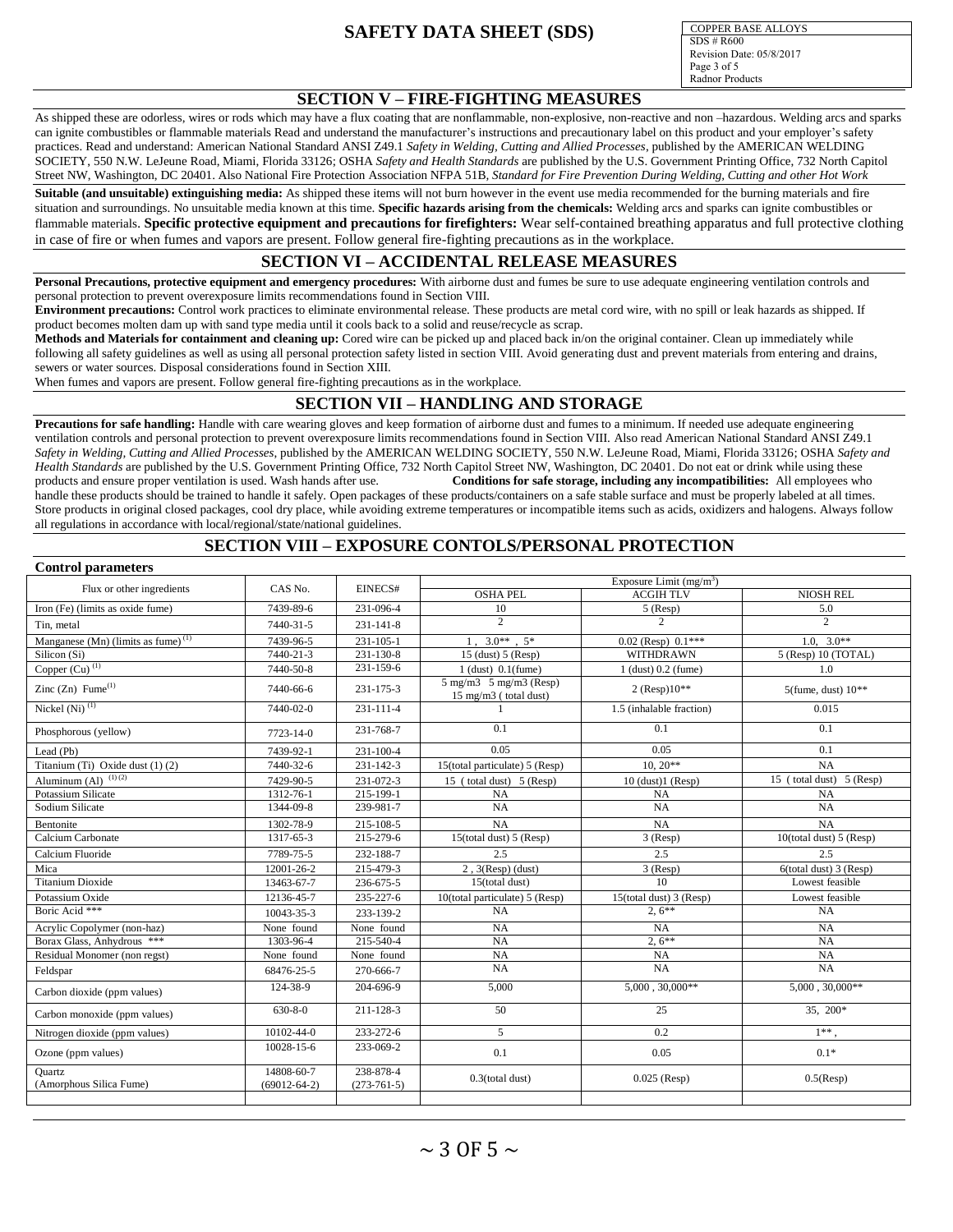COPPER BASE ALLOYS  $SDS \# R600$ Revision Date: 05/8/2017 Page 4 of 5 Radnor Products

**ACGIH BEL BIOLOGICAL EXPOSURE LIMITS:** FLUORIDES in urine (creatinine) Prior to shift 3 mg/g & End of shift 10 mg/g<br>Other elements or ingredients may be present but in quantities much less than 1%.<sup>(1)</sup> Subject to report the Emergency Planning and Community Right-To-Know Act of 1986 and 40CFR 370 and 372; (Resp) = Respiratory/ Respiration: <sup>(C)</sup> TLV & PEL for water soluble Cr. III and Cr. VI , Welding and cutting of products that contain Chromium may produce hexavalent chromium and YOU should read and follow OSHA's final rules Fed Register #:71:10099-10385 dated 02-28-2006. Occupational Safety and Health Administration 29 CFR 1910.1000 Permissible Exposure Limit (PEL). American Conference of Governmental Industrial Hygienists (ACGIH) Threshold Limit Value (TLV[R]).\*Ceiling Limit\*\*Short Term Exposure Limit\*\*\*Inhalable fraction (SC) = Soluble compounds **ACGIH** - **A**merican **C**onference of **G**overnmental **I**ndustrial **H**ygienists, a professional association which establishes exposure limits used a guideline in control for health hazards but not an indication of safe and dangerous exposure limits TLV - Threshold Limit Value - an airborne concentration of a substance, which represents conditions under which it is generally believed that nearly all workers, may be repeatedly exposed without adverse effect. The duration must be considered, including the 8-hour & **BEI**  - Biological Exposure Indices, represent the levels of determinants which are most likely to be observed in specimens collected from a healthy worker who has been exposed to chemicals to the same extent as a worker with inhalation exposure to the TLV.**OSHA** - U.S. Occupational Safety and Health Administration. **PEL - Permissible Exposure Limit** - this exposure value means the same as a TLV, except that it is limits guideline by OSHA.

**Eye Protection:** Wear a helmet or face shield with a filter lens shade number 12-14 or darker for arc welding. Shield other workers by providing screens and flash goggles. Use face-shield with filter lens of appropriate shade number (per ANSI Z49.1-1988, "Safety in Welding and Cutting").

**Protective Clothing:** Wear approved head, hand and body protection, which help to prevent injury from radiation, sparks and electrical shock. See ANSI Z-49.1. This would include wearing welder's gloves and a protective face shield and may include arm protectors, apron, hats, shoulder protection, as well as dark substantial clothing. Welders should be trained not to allow electrically live parts to contract the skin or wet clothing and gloves. The welders should insulate themselves from the work and ground. Ventilation: Use plenty of ventilation and/or local exhaust at the arc/flame, to keep the fumes and gases below the threshold limit value within the worker's breathing zone and the general work area. Welders should be advised to keep their head out of the fumes.

**Respiratory Protection:** Use respirable fume respirator or air supplied respirator when welding in a confined space or general work area where local exhaust and/or ventilation does not keep exposure below the threshold limit value.

**HYGIENE/ WORK PRACTICES:** With all chemicals/materials, avoid getting these products ON YOU or IN YOU. Wash hands after handling these products. Do not eat or drink while handling these products. Use ventilation and other engineering controls to minimize potential exposure to these products.

### **SECTION IX – PHYSICAL AND CHEMICAL PROPERTIES**

**Appearance / Color / Odor / Physical state / Form**: Copper, bronze to gray round welding rods that are odorless and maybe flux coated varying in color **Odor Threshold / pH / Flash Point / Evaporation Rate / Flammability (Solid, Gas) / Upper & Lower Flammability or Explosive Limits:** No data available **Vapor Pressure & Density / Relative Density / Solubility(water/other) / Partition coefficient (n-octanol/water) / Auto-ignition Decomposition temperature :** No data available

### **SECTION X – STABILITY and REACTIVITY**

**Chemical stability:** These products are considered stable as shipped and under normal conditions

**Possibility of hazard reactions:** No data and will not occur **Conditions to avoid:** Avoid exposure to extreme temperatures, Incompatible materials

**Incompatible materials:** Incompatible items such as acids, oxidizers and halogens Strong acids, strong oxidizers, mineral acids, and halogens. **Hazardous decomposition products:** Read Substance in Section II. Welding and cutting of products that contain Chromium may produce hexavalent chromium and YOU should read and follow OSHA's final rules Fed Register #:71:10099-10385 dated 02-28-2006. Occupational Safety and Health Administration 29 CFR 1910.1000 Permissible Exposure Limit (PEL). The best method to determine the actual composition of generated fumes and gases is to take an air sample from inside the welder's helmet if worn or in breathing zone. For additional information, refer to the American Welding Society Publication, "Fumes and Gases in the Welding Environment".

## **SECTION XI- TOXICOLOGICAL INFORMATION**

**Oral/Dermal/inhalation** Iron: (Human-child); TDLo: 77 mg/kg. Oral (rat); LD50:30 gm/kg. Intraperitoneal (rabbit); LDLo: 20 mg/kg. Oral (guinea pig); LD50:20 gm/kg. Oral (rat); TDLo: 63 gm/kg/6W-C. Inhalation (rat); 250 mg/m3/6H/4W-I. Intratracheal (rat); TDLo: 450 mg/kg/15W-I. Silicon: Acute oral toxicity (LD50): 3160 mg/kg [Rat]. Borax Glass, Anhydrous: Dermal LD50 (rabbit) >10000 mg/kg. Boric acid: Acute oral toxicity (LD50): 2660 mg/kg [Rat] Dermal LD50 (rabbit) >2000 mg/kg. Copper: Acute oral LD50:481 mg/kg (rat). Zinc: Acute oral LD50:630 mg/kg (rat). Chromium (IV) Acute oral toxicity LD 50 (Rat): 27-59 mg/kg Inhalation (Rat 4h): 33-70 mg/m<sup>3</sup>. Manganese: Acute oral toxicity (LD50): 9000 mg/kg [Rat]. Fluoride (as F): Acute oral LD50:4250 mg/kg (rat); Sodium Silicate: Acute oral LD50:1.1 g/kg (rat). Potassium Silicate: Acute oral LD50:1500 g/kg (rat) Inhalation LC50 (rat) >2.06 g/m<sup>3</sup> Dermal LD50 (rat) >5000 mg/kg. Calcium Carbonate: Acute oral LD50:6450 mg/kg (rat); **Skin corrosion or irritation / Serious eye damage or irritation / Respiratory or skin sensitization / Germ cell mutagenicity / Reproductive toxicity / Specific target organ toxicity – single exposure / Specific target organ toxicity – repeated exposure**: Not classified **Carcinogenicity:** Arc Rays can injure eyes and burn skin. Skin cancer has been reported. **Information on the likely routes of exposures: Ingestion** is not a likely route of exposure for this product or expected under normal use. If swallowed call physician immediately! Do not induce vomiting unless directed by medical personnel. Rinse mouth with water if person is conscious. Never give fluids or induce vomiting if person is unconscious, having convulsions, or not breathing. **Inhalation** of welding fumes and gases can be dangerous to your health. **Skin/Eye Contact:** Arc Rays can injure eyes and burn skin. Skin cancer has been reported**. International Agency for Research on Cancer IARC**- has classified welding fumes, & Nickel as a possible carcinogenic to humans (Group 2B). Borax Glass Anhydrous, Boric Acid & Manganese as a (Group A4) Not Classificable as a human carcinogen. Quartz & Chromium (IV) evaluation as carcinogenic to humans (Group1). Calcium Fluoride & Chromium oxides evaluation, not classified as to carcinogenicity to humans (Group 3). **National Toxicology Program** (NTP) list Nickel with Reasonably Anticipated to be a Human Carcinogen; Quartz & Chromium (IV) known to be human carcinogen. **OSHA Specifically Regulated Substances** Chromium (IV) Cancer; Symptoms **related to physical, chemical and toxicological characteristics: Inhalation:** Chromium (IV) and compounds pose a cancer risk to humans; liver damage, allergic and skin rash have been reported. Nickel and compounds pose a respiratory cancer risk, and may give skin itch to dermatitis. Short-term (acute) overexposure to welding fumes may result in discomfort such as metal fume fever, dizziness, nausea, dryness or irritation of nose, throat, or eyes. Pre-existing respiratory issues may be aggregated. Long-term (chronic) over-exposure to welding fumes can lead to siderosis (iron deposits in lung) and is believed to affect pulmonary function. Manganese and Manganese compounds above safe exposure limits can affect or cause irreversible damage to the central nervous system, including the brain: symptoms may result in impaired speech and movement, lack of energy, stiffness in legs, feet, toes, muscular weakness as well as psychological disturbances. Reports of bronchitis and lung fibro Copper and copper alloy compounds has effects with GASTRO-INTESTINAL system. **Delayed and immediate effects and also chronic effects from short and long term exposure:** There are no immediate health hazards associated with the wire or rod form of this product. Skin, respiratory, pancreas, and liver disorders may be aggravated by prolonged over-exposures to the dusts or fumes generated by these products. Preexisting respiratory issues may be aggregated. Long-term (chronic) over-exposure to welding fumes can lead to siderosis (iron deposits in lung) and is believed to affect pulmonary function. Manganese and Manganese compounds above safe exposure limits can affect or cause irreversible damage to the central nervous system, including the brain: symptoms may result in impaired speech and movement, lack of energy, stiffness in legs, feet, toes, muscular weakness as well as psychological disturbances. Reports of bronchitis and lung fibrosis have also been noted. Treat symptoms and eliminate overexposure.

**Other information during use**: **Inhalation acute toxicity**: Carbon dioxide LC Lo (Human, 5 min): 90000 ppm, Carbon monoxide LC 50 (Rat, 4 h): 1,300 mg/l, Nitrogen dioxide LC 50 (Rat, 4 h): 88 ppm, Ozone LC Lo (Human, 30 min): 50 ppm,